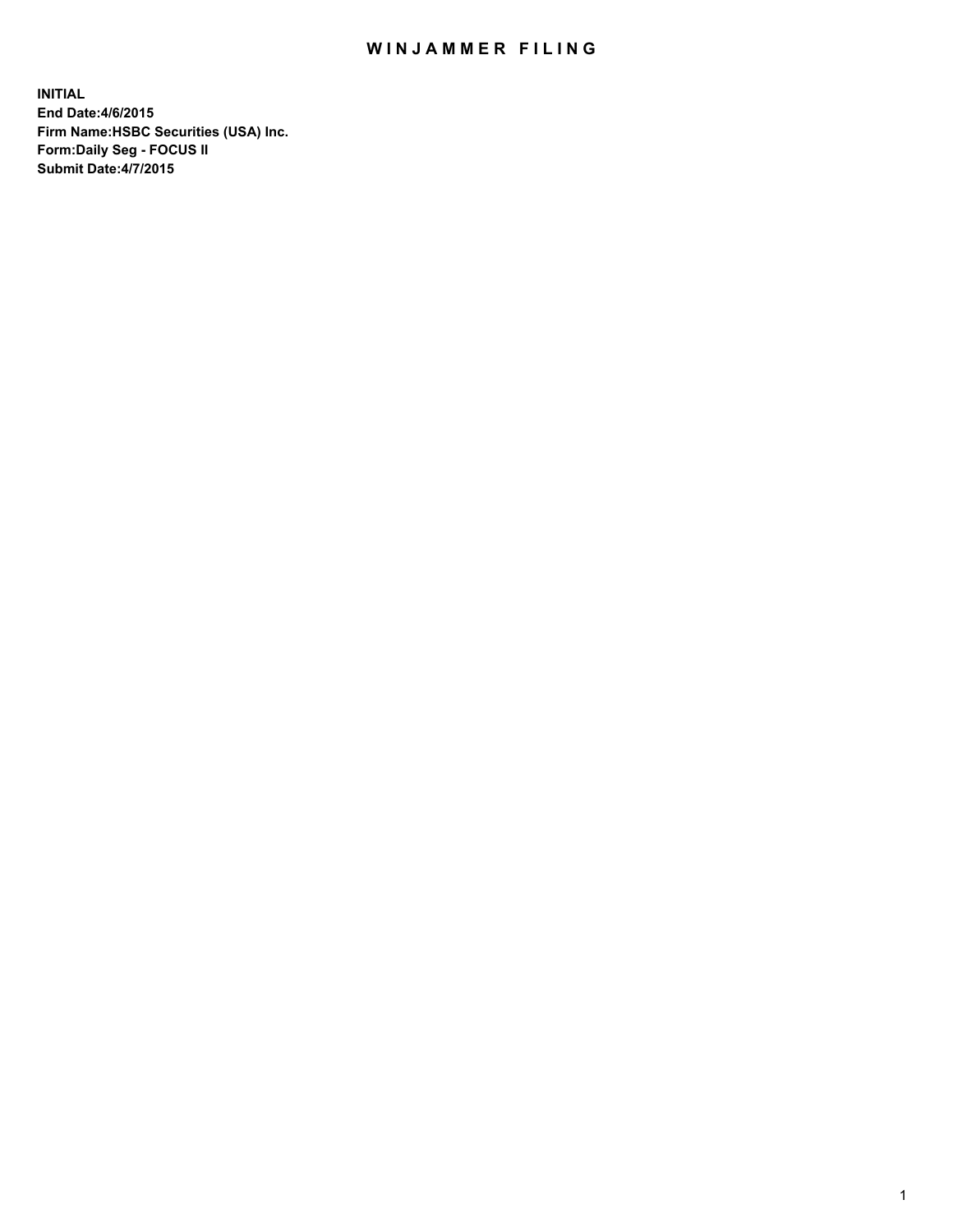## **INITIAL End Date:4/6/2015 Firm Name:HSBC Securities (USA) Inc. Form:Daily Seg - FOCUS II Submit Date:4/7/2015 Daily Segregation - Cover Page**

| Name of Company<br><b>Contact Name</b><br><b>Contact Phone Number</b><br><b>Contact Email Address</b>                                                                                                                                                                                                                          | <b>HSBC Securities (USA) Inc.</b><br><b>Steven Richardson</b><br>212-525-6445<br>steven.richardson@us.hsbc.com |
|--------------------------------------------------------------------------------------------------------------------------------------------------------------------------------------------------------------------------------------------------------------------------------------------------------------------------------|----------------------------------------------------------------------------------------------------------------|
| FCM's Customer Segregated Funds Residual Interest Target (choose one):<br>a. Minimum dollar amount: ; or<br>b. Minimum percentage of customer segregated funds required:%; or<br>c. Dollar amount range between: and; or<br>d. Percentage range of customer segregated funds required between:% and%.                          | 50,000,000<br>00<br>00                                                                                         |
| FCM's Customer Secured Amount Funds Residual Interest Target (choose one):<br>a. Minimum dollar amount: ; or<br>b. Minimum percentage of customer secured funds required:%; or<br>c. Dollar amount range between: and; or<br>d. Percentage range of customer secured funds required between:% and%.                            | 10,000,000<br>0 <sub>0</sub><br>00                                                                             |
| FCM's Cleared Swaps Customer Collateral Residual Interest Target (choose one):<br>a. Minimum dollar amount: ; or<br>b. Minimum percentage of cleared swaps customer collateral required:% ; or<br>c. Dollar amount range between: and; or<br>d. Percentage range of cleared swaps customer collateral required between:% and%. | 30,000,000<br><u>00</u><br><u>00</u>                                                                           |

Attach supporting documents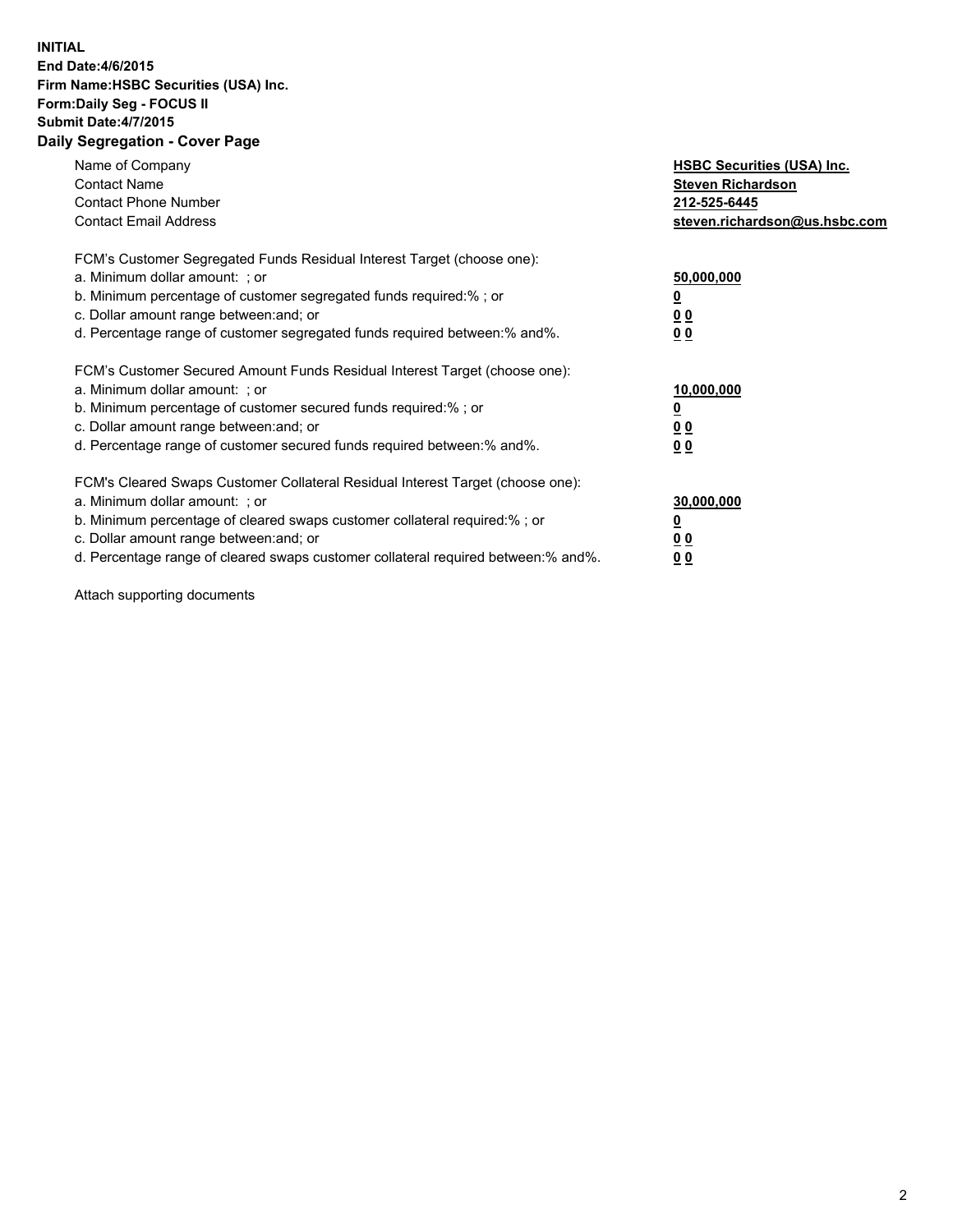**INITIAL End Date:4/6/2015 Firm Name:HSBC Securities (USA) Inc. Form:Daily Seg - FOCUS II Submit Date:4/7/2015 Daily Segregation - Secured Amounts** Foreign Futures and Foreign Options Secured Amounts Amount required to be set aside pursuant to law, rule or regulation of a foreign government or a rule of a self-regulatory organization authorized thereunder **0** [7305] 1. Net ledger balance - Foreign Futures and Foreign Option Trading - All Customers A. Cash **122,934,238** [7315] B. Securities (at market) **30,446,281** [7317] 2. Net unrealized profit (loss) in open futures contracts traded on a foreign board of trade **10,646,489** [7325] 3. Exchange traded options a. Market value of open option contracts purchased on a foreign board of trade **0** [7335] b. Market value of open contracts granted (sold) on a foreign board of trade **0** [7337] 4. Net equity (deficit) (add lines 1. 2. and 3.) **164,027,008** [7345] 5. Account liquidating to a deficit and account with a debit balances - gross amount **356,897** [7351] Less: amount offset by customer owned securities **-339,581** [7352] **17,316** [7354] 6. Amount required to be set aside as the secured amount - Net Liquidating Equity Method (add lines 4 and 5) **164,044,324** [7355] 7. Greater of amount required to be set aside pursuant to foreign jurisdiction (above) or line 6. **164,044,324** [7360] FUNDS DEPOSITED IN SEPARATE REGULATION 30.7 ACCOUNTS 1. Cash in banks A. Banks located in the United States **32,170,914** [7500] B. Other banks qualified under Regulation 30.7 **0** [7520] **32,170,914** [7530] 2. Securities A. In safekeeping with banks located in the United States **75,446,281** [7540] B. In safekeeping with other banks qualified under Regulation 30.7 **0** [7560] **75,446,281** [7570] 3. Equities with registered futures commission merchants A. Cash **0** [7580] B. Securities **0** [7590] C. Unrealized gain (loss) on open futures contracts **0** [7600] D. Value of long option contracts **0** [7610] E. Value of short option contracts **0** [7615] **0** [7620] 4. Amounts held by clearing organizations of foreign boards of trade A. Cash **0** [7640] B. Securities **0** [7650] C. Amount due to (from) clearing organization - daily variation **0** [7660] D. Value of long option contracts **0** [7670] E. Value of short option contracts **0** [7675] **0** [7680] 5. Amounts held by members of foreign boards of trade A. Cash **66,963,641** [7700] B. Securities **0** [7710] C. Unrealized gain (loss) on open futures contracts **10,646,489** [7720] D. Value of long option contracts **0** [7730] E. Value of short option contracts **0** [7735] **77,610,130** [7740] 6. Amounts with other depositories designated by a foreign board of trade **0** [7760] 7. Segregated funds on hand **0** [7765] 8. Total funds in separate section 30.7 accounts **185,227,325** [7770] 9. Excess (deficiency) Set Aside for Secured Amount (subtract line 7 Secured Statement Page 1 from Line 8) **21,183,001** [7380] 10. Management Target Amount for Excess funds in separate section 30.7 accounts **10,000,000** [7780] 11. Excess (deficiency) funds in separate 30.7 accounts over (under) Management Target **11,183,001** [7785]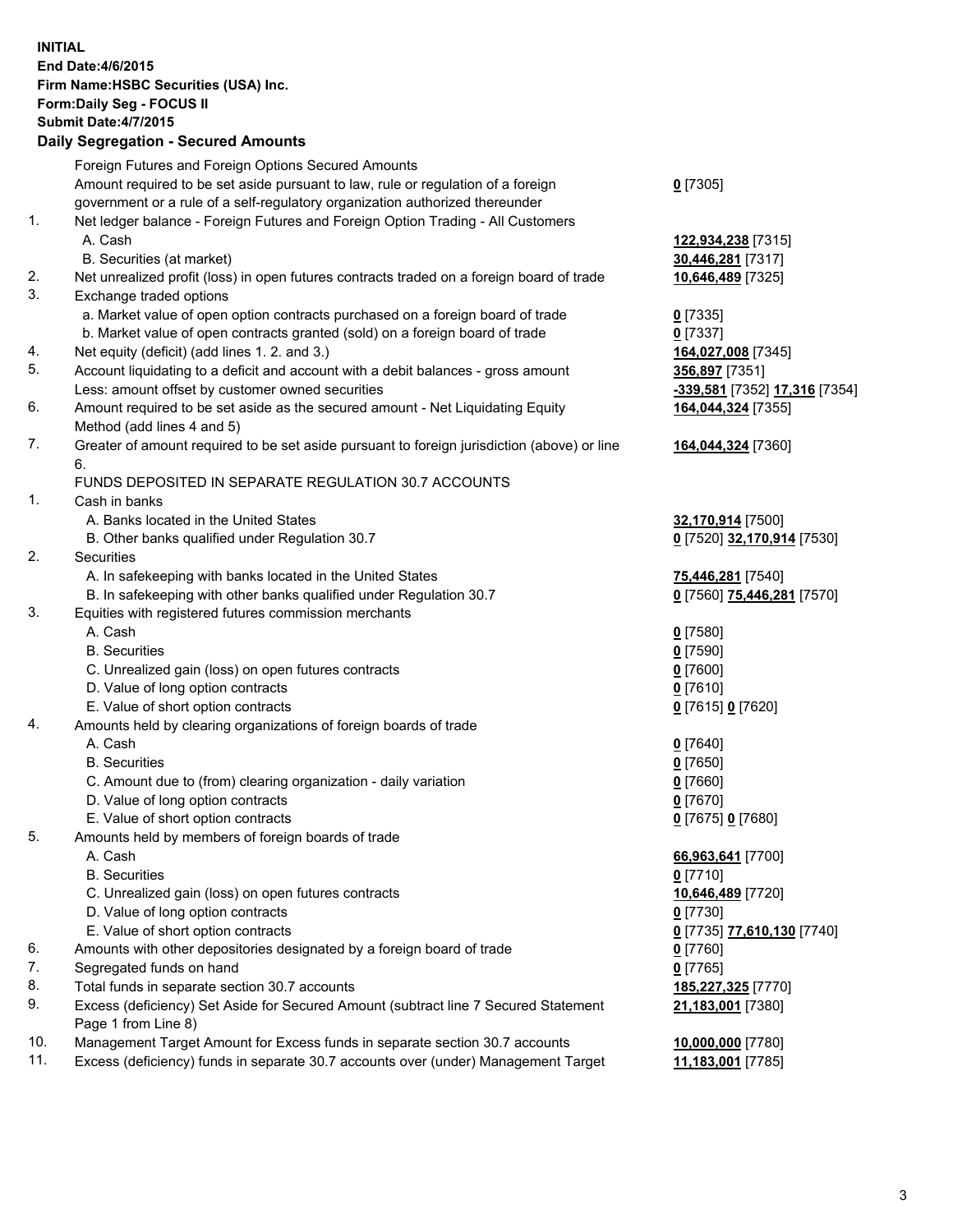| <b>INITIAL</b> | End Date: 4/6/2015<br>Firm Name: HSBC Securities (USA) Inc.<br>Form: Daily Seg - FOCUS II<br><b>Submit Date:4/7/2015</b><br>Daily Segregation - Segregation Statement<br>SEGREGATION REQUIREMENTS(Section 4d(2) of the CEAct) |                            |
|----------------|-------------------------------------------------------------------------------------------------------------------------------------------------------------------------------------------------------------------------------|----------------------------|
| 1.             | Net ledger balance                                                                                                                                                                                                            |                            |
|                | A. Cash                                                                                                                                                                                                                       | 369,648,854 [7010]         |
|                | B. Securities (at market)                                                                                                                                                                                                     | 691,176,808 [7020]         |
| 2.             | Net unrealized profit (loss) in open futures contracts traded on a contract market                                                                                                                                            | 51,867,187 [7030]          |
| 3.             | Exchange traded options                                                                                                                                                                                                       |                            |
|                | A. Add market value of open option contracts purchased on a contract market                                                                                                                                                   | 94,673,298 [7032]          |
|                | B. Deduct market value of open option contracts granted (sold) on a contract market                                                                                                                                           | -8,458,093 [7033]          |
| 4.             | Net equity (deficit) (add lines 1, 2 and 3)                                                                                                                                                                                   | 1,198,908,054 [7040]       |
| 5.             | Accounts liquidating to a deficit and accounts with                                                                                                                                                                           |                            |
|                | debit balances - gross amount                                                                                                                                                                                                 | 8,156,830 [7045]           |
|                | Less: amount offset by customer securities                                                                                                                                                                                    | -8,156,828 [7047] 2 [7050] |
| 6.             | Amount required to be segregated (add lines 4 and 5)                                                                                                                                                                          | 1,198,908,056 [7060]       |
|                | FUNDS IN SEGREGATED ACCOUNTS                                                                                                                                                                                                  |                            |
| 7.             | Deposited in segregated funds bank accounts                                                                                                                                                                                   |                            |
|                | A. Cash                                                                                                                                                                                                                       | 56,353,005 [7070]          |
|                | B. Securities representing investments of customers' funds (at market)                                                                                                                                                        | $0$ [7080]                 |
|                | C. Securities held for particular customers or option customers in lieu of cash (at<br>market)                                                                                                                                | 230,045,002 [7090]         |
| 8.             | Margins on deposit with derivatives clearing organizations of contract markets                                                                                                                                                |                            |
|                | A. Cash                                                                                                                                                                                                                       | 245,650,465 [7100]         |
|                | B. Securities representing investments of customers' funds (at market)                                                                                                                                                        | 160,246,427 [7110]         |
|                | C. Securities held for particular customers or option customers in lieu of cash (at                                                                                                                                           | 461,131,806 [7120]         |
| 9.             | market)<br>Net settlement from (to) derivatives clearing organizations of contract markets                                                                                                                                    |                            |
| 10.            | Exchange traded options                                                                                                                                                                                                       | 8,722,219 [7130]           |
|                | A. Value of open long option contracts                                                                                                                                                                                        | 94,673,298 [7132]          |
|                | B. Value of open short option contracts                                                                                                                                                                                       | -8,458,093 [7133]          |
| 11.            | Net equities with other FCMs                                                                                                                                                                                                  |                            |
|                | A. Net liquidating equity                                                                                                                                                                                                     | 40,819,883 [7140]          |
|                | B. Securities representing investments of customers' funds (at market)                                                                                                                                                        | 0 <sup>[7160]</sup>        |
|                | C. Securities held for particular customers or option customers in lieu of cash (at                                                                                                                                           | $0$ [7170]                 |
|                | market)                                                                                                                                                                                                                       |                            |
| 12.            | Segregated funds on hand                                                                                                                                                                                                      | $0$ [7150]                 |
| 13.            | Total amount in segregation (add lines 7 through 12)                                                                                                                                                                          | 1,289,184,012 [7180]       |
| 14.            | Excess (deficiency) funds in segregation (subtract line 6 from line 13)                                                                                                                                                       | 90,275,956 [7190]          |
| 15.            | Management Target Amount for Excess funds in segregation                                                                                                                                                                      | 50,000,000 [7194]          |
| 16.            | Excess (deficiency) funds in segregation over (under) Management Target Amount                                                                                                                                                | 40,275,956 [7198]          |
|                | Excess                                                                                                                                                                                                                        |                            |